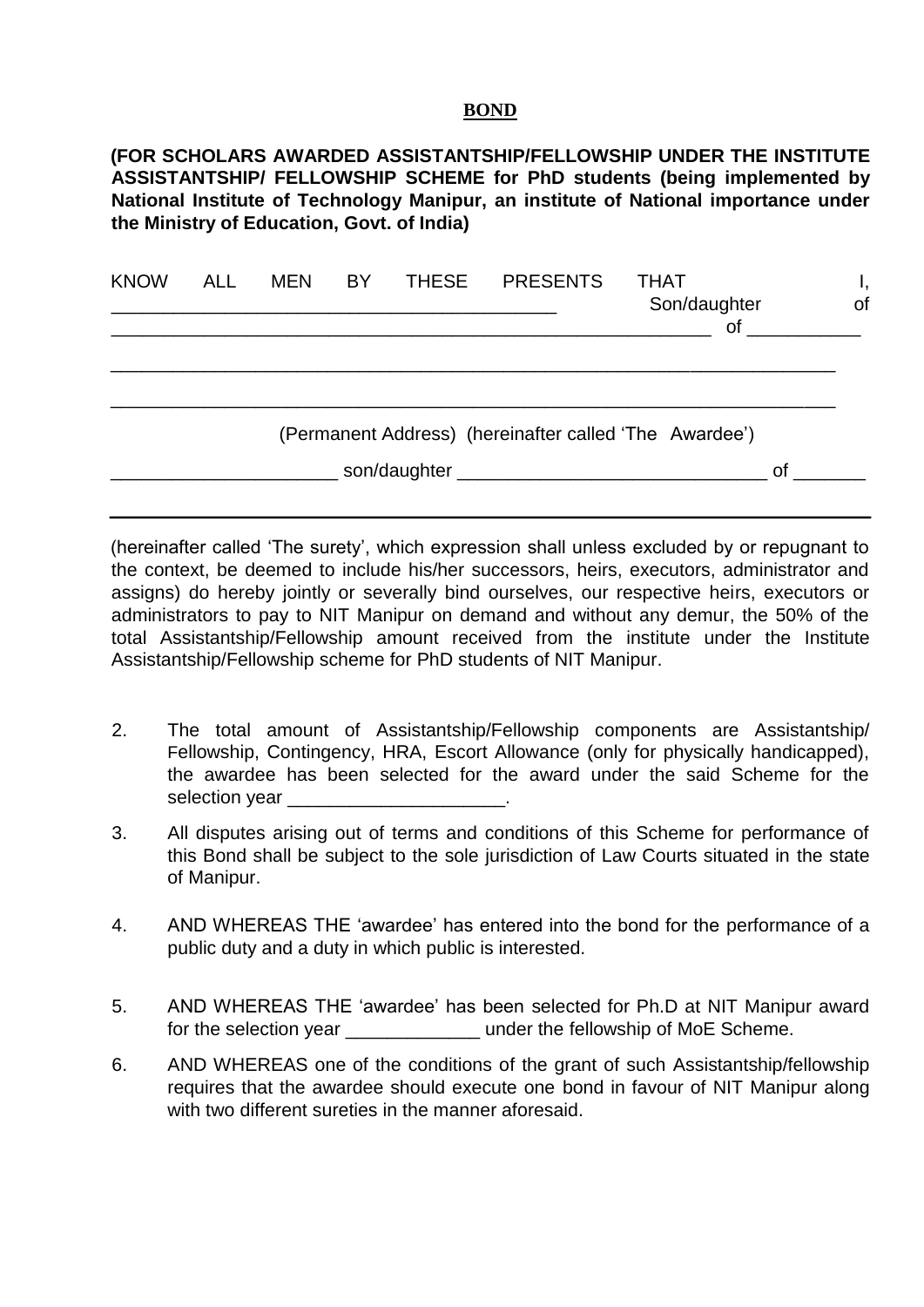## **NOW THE CONDITIONS OF THE WRITTEN OBLIGATION IS THAT**

- 7. In the event of: -
- i. the awardee not conforming to or observing the regulations governing the Assistantship/Fellowship;
- ii. the awardee refusing to hand over and surrender to NIT Manipur whole or part of the such honorarium or other amount received by him/her as aforesaid, if and when required to do so by NIT Manipur;
- iii. the awardee failing to complete successfully his/her studies for reasons other than ill health, provided that such ill health has not been brought on by his/her own neglect, carelessness, or misconduct.
- iv. the awardee contracting an infectious disease requiring prolonged hospitalisation, forbidding the medical advisers/attendants from communicating the nature and condition of disease to NIT Manipur.

the said Awardee and the Surety shall forthwith pay/refund and without demur to NIT Manipur within 30(thirty) days from the date of demand the 50% of the total Assistantship /fellowship amount received from NIT Manipur under the scheme. In any event, it will be the obligation of the Surety to ensure the payment of aforesaid amount within the stipulated period stated above and he/she shall have no obligation to go into the veracity of any such demand so made and shall pay the amount specified in the demand notwithstanding any direction to the contrary given or any dispute whatsoever raised by any other person.

8. It is hereby agreed and declared that the decision of NIT Manipur as to whether the awardee has or has not performed, observed or discharged the obligations and conditions herein before mentioned and as to whether what amount is refundable to the Institute will be final and binding on the awardee and the surety.

9. IT IS SPECIFICALLY agreed and declared by the Surety that this bond is in addition of and not in lieu of any other surety bond. There will be no necessity for NIT Manipur to exhaust other remedy, which it may have under any other surety/assurance/Bond before demanding the aforesaid amount or any part thereof from the Surety under this Bond.

PROVIDED ALSO THAT this bond shall in all respects be governed by the laws in India. IN WITNESS to the above written bond and conditions hereto we

| <b>IIV</b> | VVIINESS LO |           | me | above whiten bond                      |  |          | and conditions hereto |     | we |
|------------|-------------|-----------|----|----------------------------------------|--|----------|-----------------------|-----|----|
|            |             |           |    | and                                    |  |          |                       |     |    |
|            |             | (Awardee) |    |                                        |  | (Surety) |                       |     |    |
| have       |             |           |    | hereunto set our respective hands this |  |          |                       | dav | Οt |
|            |             |           |    | Two Thousand                           |  |          |                       |     |    |